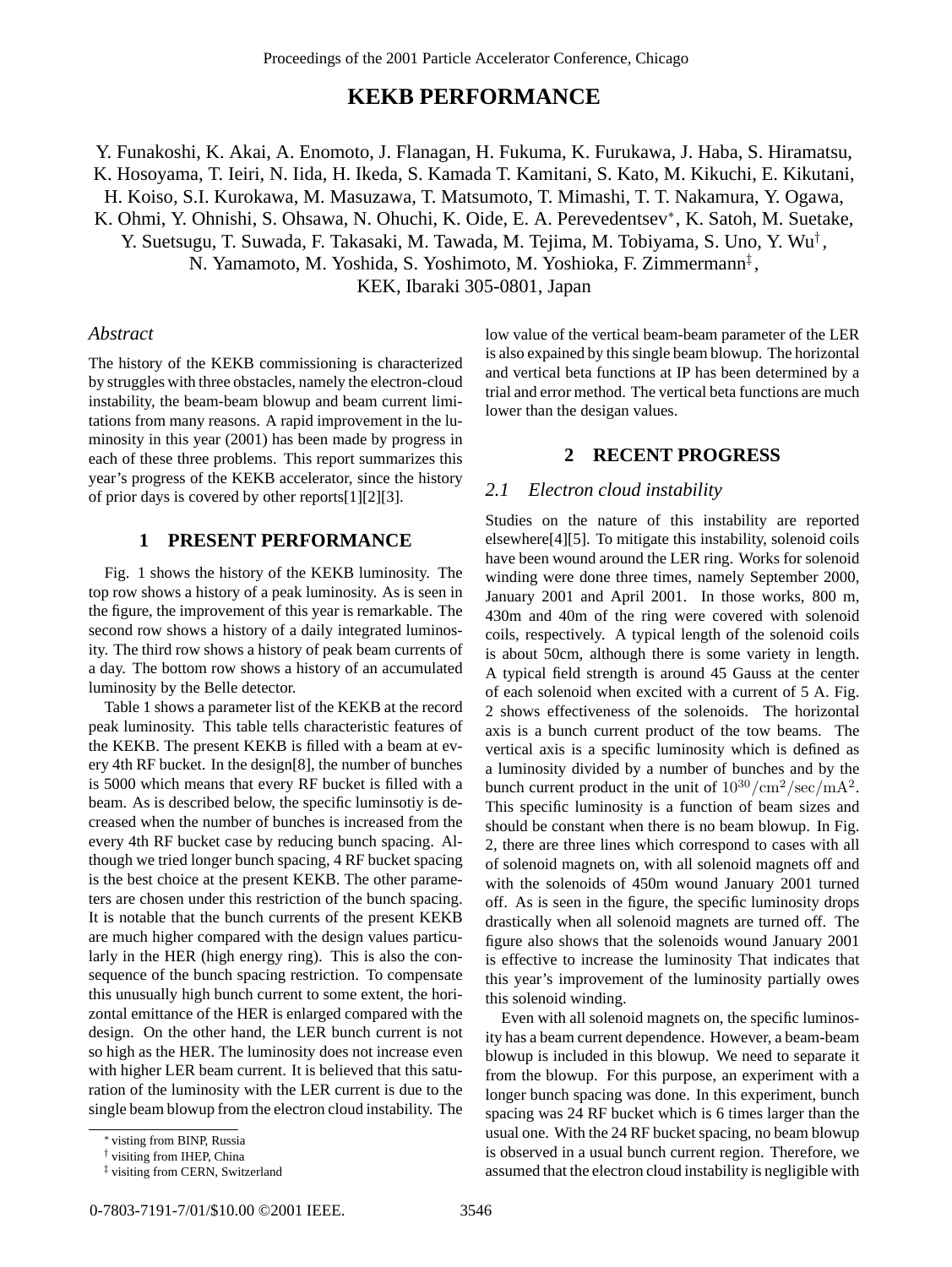

Figure 1: Histoy of the KEKB luminosity.

this bunch spacing. Also in the experiment, a specific luminosity was measured as a function of the bunch current product. This experiment was done on March 10 2001. Fig.3 shows a result of the experiment. As is shown in the figure, there is no big difference in the specific luminosity between these two bunch spacing conditions at that time. This result indicates that the effect of the electron cloud insatbility is negligible in the usual beam current range even with 4 RF bucket spacing. A similar experiment was done also at the end of December 2000. At that time, there were a big difference in the specific luminosity with the 4 and 24 RF bucket spacing cases. Combining the results of the two experiments, it could be concluded that the solenoid magnet wound January 2001 removed the main effect of the electron clound inatability in the beam current region usued in usual operation in the 4 RF bucket spacing case.

However, this does not means that the electron cloud instability has been overcome completely by the solenoid magnets. In the usual opeation with 4 RF bucket spacing, the luminosity shows saturation to an increase of the LER bem current. In the 24 RF bucket spacing case, however, the specific luminosity stays almost at the same level even with much higehr LER bunch currents, which is shown also in Fig. 3. In the region where the bunch current product is larger than  $4.5 \text{ mA}^2$ , the LER current was increased with the HER current almost kept constant. In Fig. 3, the beam current ratio of the two beam is also shown. This result indicates that the luminosity could be doubled by increasing the LER current provided that the electron cloud instability can be suppressed completely.

#### *2.2 Working point*

At the beginning of February 2001, vertical tunes of both rings were moved from just above the integer resonance to

|                                    | <b>LER</b>                       | <b>HER</b>    |
|------------------------------------|----------------------------------|---------------|
| $\varepsilon_x$ (nm)               | 18                               | 24            |
|                                    | (18)                             | (18)          |
| $\beta_x^*/\beta_y^*$ (m)          | 0.59/0.0065                      | 0.63/0.0065   |
|                                    | (0.33/0.010)                     | (0.33/0.010)  |
| bunch current                      | 880                              | 715           |
| (mA)                               | (2600)                           | (1100)        |
| # of bunches                       | 1154                             |               |
|                                    | (5000)                           |               |
| bunch current                      | 0.76                             | 0.62          |
| (mA)                               | (0.52)                           | (0.22)        |
| bunch spacing                      | 8                                |               |
| (nsec)                             | (2)                              |               |
| bunch length                       | 5.5@6.0                          | 5.7@11.0      |
| (mm@MV)                            | (calculation)                    | (calculation) |
| $\xi_x/\xi_y$                      | 0.064/0.046                      | 0.052/0.029   |
|                                    | (0.039/0.052)                    | (0.039/0.052) |
| $\nu_x/\nu_y$                      | 45.51/43.58                      | 44.53/41.59   |
|                                    | (45.52/44.08)                    | (44.52/42.08) |
| Lifetime                           | 160@800                          | 300@700       |
| (min@mA)                           |                                  |               |
| Luminosity                         | $4.\overline{32 \times 10^{33}}$ |               |
| $\frac{1}{\text{cm}^2/\text{sec}}$ | $(1.0 \times 10^{34})$           |               |

Table 1: Present performance compared with the design. (Values in parentheses are the design values.)

just above the half interger resonance. Before the change, the tunes are very near to the design values. These design tunes were determined by strong-weak beam-beam simulations. Recently, we newly made a tune survey with a stronstrong simulation code[6]. Results of the simulations predicted that the vertical tunes above the half interger resonance give a better luminosity than the design tunes[7]. Ac-